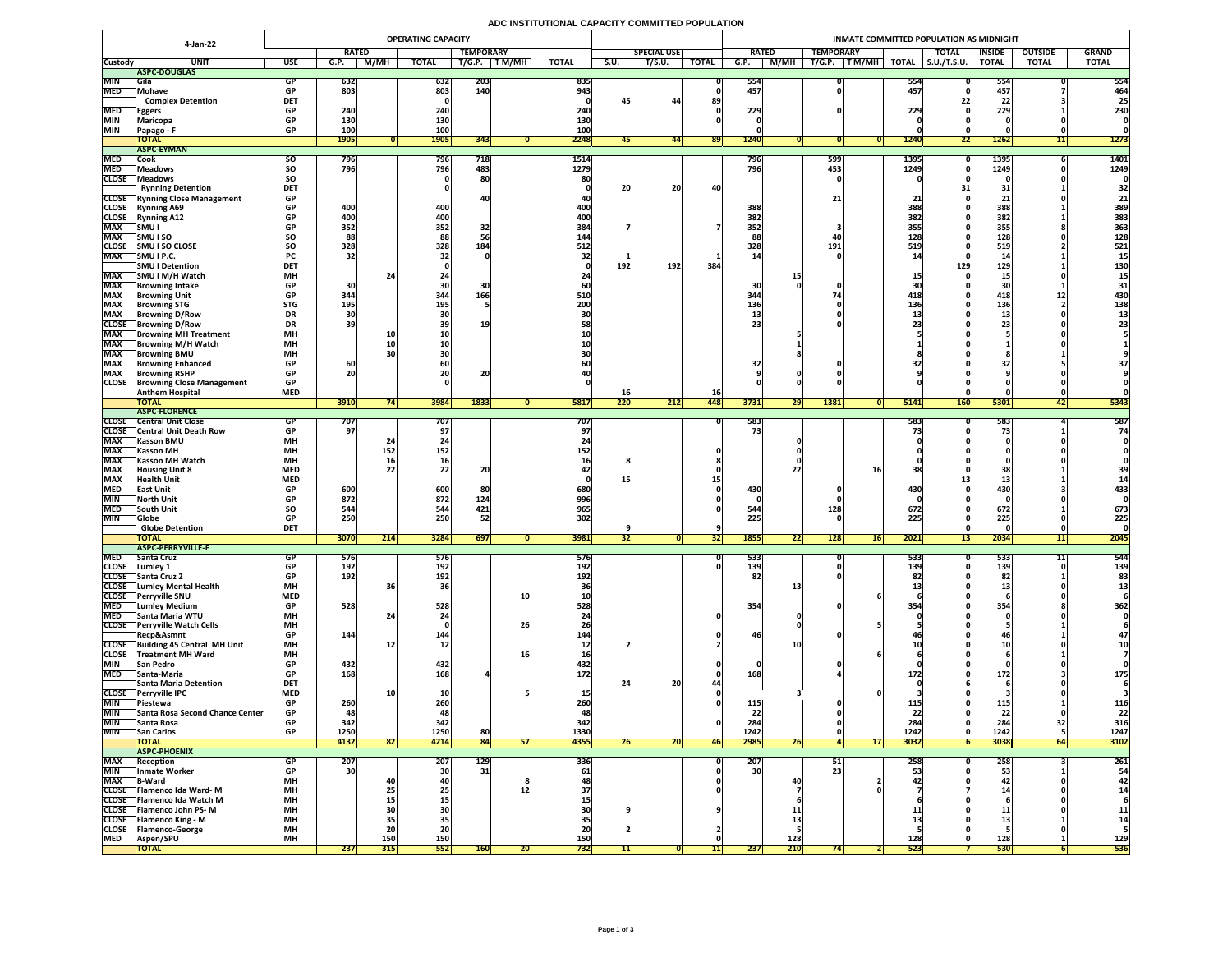## **ADC INSTITUTIONAL CAPACITY COMMITTED POPULATION**

|                            | 4-Jan-22                                                                   | <b>OPERATING CAPACITY</b> |                         |             |                         |                  |             |              |                 |                    |                 | INMATE COMMITTED POPULATION AS MIDNIGHT |                  |            |              |                        |                   |                |              |  |  |  |
|----------------------------|----------------------------------------------------------------------------|---------------------------|-------------------------|-------------|-------------------------|------------------|-------------|--------------|-----------------|--------------------|-----------------|-----------------------------------------|------------------|------------|--------------|------------------------|-------------------|----------------|--------------|--|--|--|
|                            |                                                                            |                           | <b>RATED</b>            |             |                         | <b>TEMPORARY</b> |             |              |                 | <b>SPECIAL USE</b> |                 | <b>RATED</b>                            | <b>TEMPORARY</b> |            |              | <b>TOTAL</b>           | <b>INSIDE</b>     | <b>OUTSIDE</b> | <b>GRAND</b> |  |  |  |
| <b>Custody</b>             | <b>UNIT</b>                                                                | <b>USE</b>                | G.P.                    | M/MH        | <b>TOTAL</b>            | T/G.P.           | T M/MH      | <b>TOTAL</b> | S.U.            | T/S.U.             | <b>TOTAL</b>    | M/MH<br>G.P.                            | T/G.P.           | TM/MH      | <b>TOTAL</b> | $\vert$ S.U./T.S.U.    | <b>TOTAL</b>      | <b>TOTAL</b>   | <b>TOTAL</b> |  |  |  |
| <b>CLOSE Morey</b>         | <b>ASPC-LEWIS</b>                                                          | GP/PC                     | <b>800</b>              |             | 800                     |                  |             | 800          | 16              |                    | <b>16</b>       | 476                                     |                  |            | 476          |                        |                   |                | 477          |  |  |  |
|                            | <b>Morey Detention</b>                                                     | <b>DET</b>                |                         |             |                         |                  |             |              | 80              |                    | 80              |                                         |                  |            |              |                        |                   |                | 77           |  |  |  |
| CLOSE Rast                 |                                                                            | <b>PC</b>                 | 404                     |             | 404                     |                  |             | <b>404</b>   |                 |                    |                 | 374                                     |                  |            | 374          |                        | 374               |                | 378          |  |  |  |
| CLOSE Rast II              |                                                                            | <b>PC</b>                 |                         |             |                         |                  |             |              |                 |                    |                 |                                         |                  |            |              |                        |                   |                |              |  |  |  |
| <b>CLOSE</b><br><b>MAX</b> | <b>RAST III</b>                                                            | <b>PC</b>                 | 320                     |             | 320                     |                  |             | 320          |                 |                    |                 | 289                                     |                  |            | 289          |                        | <b>44</b><br>289  |                | 298          |  |  |  |
|                            | <b>Rast PC</b><br><b>CLOSE</b> Rast Close Mgt.                             | <b>PC</b>                 |                         |             |                         |                  |             |              |                 |                    |                 |                                         |                  |            |              |                        |                   |                |              |  |  |  |
|                            | Lewis Medical                                                              | <b>MED</b>                |                         |             |                         |                  |             |              |                 |                    | 17              |                                         |                  |            |              |                        |                   |                |              |  |  |  |
| <b>MED</b>                 | Stiner                                                                     | <b>GP</b>                 | 378                     |             | 378                     | 197              |             | 575          |                 |                    |                 | 378                                     |                  |            | 408.         |                        | <b>408</b>        |                | 413          |  |  |  |
| <b>MED</b>                 | Stiner II                                                                  | <b>GP</b>                 | 400                     |             | 400                     | 208              |             | 608          |                 |                    |                 | 400                                     | 122              |            | 522          |                        | 522               |                | 532          |  |  |  |
|                            | <b>Stiner Detention</b>                                                    | <b>DET</b>                |                         |             |                         | 76               |             |              | 70              |                    | 70              |                                         |                  |            |              |                        | 62                |                | 63           |  |  |  |
| <b>MIN</b>                 | <b>Bachman PC</b><br>MED Bachman GP                                        | <b>PC</b><br>GD.          | 300<br>300 <sub>l</sub> |             | 300<br>300 <sub>l</sub> |                  |             | 376<br>376   |                 |                    |                 | 278<br>296                              |                  |            | 278<br>2961  |                        | 278<br>206        |                | 279<br>296   |  |  |  |
| <b>MED</b>                 | <b>Stiner Transitory</b>                                                   | <b>UL</b><br><b>TRANS</b> | $ $ JUU<br>22           |             | ι υυς<br>22             | <b>11</b>        |             |              |                 |                    |                 |                                         |                  |            | <b>ZJU</b>   |                        | <b>ZJU</b>        |                |              |  |  |  |
|                            | <b>Bachman Detention</b>                                                   | <b>DET</b>                |                         |             |                         |                  |             |              |                 |                    | 80              |                                         |                  |            |              |                        |                   |                |              |  |  |  |
|                            | <b>CLOSE</b> Buckley PC                                                    |                           | 750                     |             | 750                     |                  |             | 750          | 16              |                    |                 | 613                                     |                  |            | 613          |                        | 613               |                | 621          |  |  |  |
| <b>MED</b>                 | <b>CLOSE</b> Buckley PC II                                                 |                           |                         |             | 50                      | 150              |             |              |                 |                    |                 | 370                                     |                  |            |              |                        |                   |                | 38<br>408    |  |  |  |
| <b>MED</b>                 | <b>Barchey PC I</b><br><b>Barchey PC II</b>                                |                           | 370<br>370              |             | 370<br>370              | 120              |             | 520<br>490   |                 |                    |                 | 341                                     |                  |            | 407<br>341   |                        | 407<br>341        |                | 342          |  |  |  |
| <b>MED</b>                 | <b>Barchey PC III</b>                                                      |                           |                         |             |                         |                  |             |              |                 |                    |                 |                                         |                  |            |              |                        |                   |                | 21           |  |  |  |
| <b>MED</b>                 | <b>Barchey PC Watch Cells</b>                                              | <b>MH</b>                 |                         |             |                         |                  | <b>20</b>   |              |                 |                    |                 |                                         |                  |            |              |                        | & &               |                |              |  |  |  |
|                            | CLOSE Sunrise Male Minors                                                  | <b>GP</b>                 | 75                      |             |                         |                  |             |              |                 |                    |                 |                                         |                  |            |              |                        |                   |                |              |  |  |  |
|                            | <b>CLOSE</b> Sunrise Femal Minors                                          | <b>GP</b>                 |                         |             |                         |                  |             |              |                 |                    |                 |                                         |                  |            |              |                        |                   |                |              |  |  |  |
| <b>MIN</b>                 | CLOSE Sunrise Minors CDU/Watch<br><b>TEagle Point Second Chance Center</b> | <b>GP</b>                 | 300                     |             | 300                     |                  |             | 300          |                 |                    |                 | 208                                     |                  |            | <b>208</b>   |                        | 208               |                | 209          |  |  |  |
|                            | <b>TOTAL</b>                                                               |                           | 5104                    |             | 5104                    | 850              | ZU.         | <b>5974</b>  | 279             |                    | 279             | 4156                                    | <b>189</b>       | 121        | 4357         | 219                    | 4576              | 48             | 4624         |  |  |  |
|                            | <b>ASPC-SAFFORD</b>                                                        |                           |                         |             |                         |                  |             |              |                 |                    |                 |                                         |                  |            |              |                        |                   |                |              |  |  |  |
| <b>MIN</b>                 | <b>Fort Grant</b>                                                          | <b>GP</b>                 | 588                     |             | 588                     | <b>160</b>       |             | 7481         |                 |                    |                 | 334                                     |                  |            | <b>334</b>   |                        | 334               |                | 334          |  |  |  |
| <b>MIN</b>                 | <b>Miles Detention</b>                                                     | <b>DET</b><br><b>GP</b>   |                         |             |                         |                  |             |              |                 | 24                 | 49              | 232                                     |                  |            | 232)         |                        |                   |                |              |  |  |  |
| <b>MED</b>                 | <b>Graham</b><br><b>Tonto</b>                                              | <b>PC</b>                 | 615<br>250              |             | 615<br>250              | <b>160</b>       |             | 711<br>410   |                 |                    |                 | 250                                     |                  |            | 252          |                        | 232<br>252        |                | 232<br>253   |  |  |  |
|                            | <b>Tonto Detention</b>                                                     | <b>DET</b>                |                         |             |                         |                  |             |              |                 |                    |                 |                                         |                  |            |              |                        |                   |                |              |  |  |  |
|                            | <b>TOTAL</b>                                                               |                           | 1453                    |             | 1453                    | <b>416</b>       |             | 1869         | <b>PTC</b>      | $\overline{24}$    |                 | 816                                     |                  |            | 818          |                        | 833               |                | 836          |  |  |  |
|                            | <b>ASPC-TUCSON</b>                                                         |                           |                         |             |                         |                  |             |              |                 |                    |                 |                                         |                  |            |              |                        |                   |                |              |  |  |  |
| <b>CLOSE</b>               | <b>Cimarron</b><br><b>Cimarron Detention</b>                               | GP<br><b>DET</b>          | 648                     |             | 648                     |                  |             | 648          | 48              | 48                 | 96 <sub>1</sub> | 584                                     |                  |            | 584          |                        | 584<br>85         |                | 589<br>85    |  |  |  |
|                            | <b>CLOSE</b> Rincon MH Watch                                               | <b>MH</b>                 |                         |             | 79                      |                  |             | 85           |                 |                    |                 | 34                                      |                  |            |              |                        |                   |                |              |  |  |  |
|                            | <b>CLOSE</b> Rincon Medical                                                | <b>MED</b>                |                         |             |                         |                  |             |              |                 |                    |                 |                                         |                  |            |              |                        |                   |                | 67           |  |  |  |
|                            | CLOSE Rincon S.N.U.                                                        | <b>MED</b>                |                         |             | <b>16</b>               |                  |             |              |                 |                    |                 |                                         |                  |            |              |                        |                   |                |              |  |  |  |
|                            | <b>CLOSE</b> Cimarron Transitory                                           | <b>TRANS</b>              |                         |             |                         |                  |             |              |                 |                    |                 |                                         |                  |            |              |                        |                   |                |              |  |  |  |
| CLOSE Rincon               | <b>CLOSE</b> Rincon MH Program                                             | <b>GP</b><br><b>MH</b>    | 340                     | 256         | 340<br>256              |                  |             | 340<br>256   |                 |                    |                 | 324<br>191                              |                  |            | 324<br>191   |                        | 324<br>191        |                | 324<br>192   |  |  |  |
| <b>MAX</b>                 | <b>Rincon MH Program II</b>                                                | <b>MH</b>                 |                         | <b>149</b>  | 149                     |                  |             | 152          |                 |                    |                 |                                         | 82               |            |              |                        | 82                |                | 88           |  |  |  |
| <b>MAX</b>                 | <b>Rincon MH Watch II</b>                                                  | <b>MH</b>                 |                         |             |                         |                  | 20          |              |                 |                    |                 |                                         |                  |            |              |                        |                   |                |              |  |  |  |
| <b>MED</b>                 | <b>Santa Rita</b>                                                          | <b>GP</b>                 | 768                     |             | 768                     |                  |             | 768          |                 |                    |                 | 703                                     |                  |            | 703          |                        | 703               |                | 708          |  |  |  |
| <b>MED</b>                 | Manzanita S.N.U.                                                           | <b>MED</b>                |                         |             |                         |                  | <b>20</b>   |              |                 |                    |                 | 25                                      |                  | 18         |              |                        | 43                |                |              |  |  |  |
| <b>MED</b>                 | Manzanita<br>MED Manzanita Second Chance Center                            | <b>GP</b><br><b>GP</b>    | 179<br>481              |             | 179<br><b>48</b>        | 107              |             | 286          |                 |                    |                 | 179<br>29                               |                  |            | 236          | <b>NA</b><br><b>NA</b> | 236<br><b>29'</b> |                | 238<br>29    |  |  |  |
| <b>MED</b>                 | Manzanita Watch Cells                                                      | <b>MH</b>                 |                         |             |                         |                  |             |              |                 |                    |                 |                                         |                  |            |              |                        |                   |                |              |  |  |  |
| <b>MED</b>                 | <b>Manzanita Residential</b>                                               | <b>MED</b>                |                         |             | 58                      |                  |             |              |                 |                    |                 |                                         |                  |            |              |                        |                   |                | 57           |  |  |  |
|                            | Manzanita Detention                                                        | <b>DET</b>                |                         |             |                         |                  |             |              | 12              | 11                 | 23              |                                         |                  |            |              |                        |                   |                |              |  |  |  |
| <b>MED</b>                 | Winchester                                                                 | <b>GP</b>                 | 400                     |             | 400                     | 336              |             | 736          |                 |                    |                 | 400                                     | 284              |            | 684          |                        | 684               |                | 690          |  |  |  |
|                            | <b>Winchester Detention</b><br><b>Complex Detention</b>                    | <b>DET</b><br><b>DET</b>  |                         |             |                         |                  |             |              | <u>12</u><br>40 | ┸∠                 | 24<br>80        |                                         |                  |            |              |                        |                   |                | 66           |  |  |  |
| <b>MIN</b>                 | Catalina                                                                   | <b>GP</b>                 | 360                     |             | 360                     |                  |             | 360          |                 |                    |                 | 351                                     |                  |            | 351          |                        | 351               |                | 352          |  |  |  |
| <b>MIN</b>                 | Whetstone                                                                  | <b>GP</b>                 | 1250                    |             | 1250                    |                  |             | 1250         |                 |                    |                 | 857                                     |                  |            | 857          |                        | 857               |                | 859          |  |  |  |
|                            | <b>TOTAL</b>                                                               |                           | 3993                    | 607         | 4600                    | 467              | 49          | <b>5116</b>  | <b>178</b>      | 111                | 289             | 3427<br><b>405</b>                      | 348              | <b>18</b>  | 4198         | 222                    | 4420              |                | 4454         |  |  |  |
|                            | <b>ASPC-WINSLOW</b>                                                        |                           |                         |             |                         |                  |             |              |                 |                    |                 |                                         |                  |            |              |                        |                   |                |              |  |  |  |
| <b>MIN</b><br>CLOSE Kaibab | Coronado                                                                   | GP.<br><b>GP</b>          | 492<br>800              |             | 492<br>800              | 136              |             | 628<br>800   |                 |                    |                 | 375<br>665                              |                  |            | 375'<br>665  |                        | 375<br>665        |                | 375<br>670   |  |  |  |
|                            | <b>Complex Detention</b>                                                   | <b>DET</b>                |                         |             |                         |                  |             |              | 20              | 19                 | 39              |                                         |                  |            |              |                        |                   |                | 22           |  |  |  |
| <b>MIN</b>                 | <b>Apache</b>                                                              | <b>GP</b>                 | 334                     |             | 334                     | 80               |             |              |                 |                    |                 | 308                                     |                  |            | 308          |                        | 308               |                | 308          |  |  |  |
|                            | <b>Apache Detention</b>                                                    | <b>DET</b>                |                         |             |                         |                  |             |              | TC              |                    | 12              |                                         |                  |            |              |                        |                   |                |              |  |  |  |
|                            | <b>TOTAL</b>                                                               |                           | 1626                    |             | <b>1626</b>             | 216              |             | 1842         | 32              | 191                | 51              | 1348                                    |                  |            | 1348         | 21                     | 1369              |                | <b>1375</b>  |  |  |  |
| <b>MED</b>                 | <b>ASPC-YUMA</b>                                                           | <b>GP</b>                 | <b>800</b>              |             | 800                     | 324              |             | 1124         |                 |                    |                 | 745                                     |                  |            | 745          |                        | 745               |                | 766          |  |  |  |
|                            | <b>Cheyenne</b><br><b>Cheyenne Detention</b>                               | <b>DET</b>                |                         |             |                         |                  |             |              | <b>40</b>       | <b>39</b>          | 79              |                                         |                  |            |              |                        | 46                | 21             | 50           |  |  |  |
| <b>MIN</b>                 | Cocopah                                                                    | <b>GP</b>                 | 250                     |             | 250                     | <b>80</b>        |             | 330          |                 |                    |                 |                                         |                  |            |              |                        |                   |                |              |  |  |  |
|                            | CLOSE Dakota Y13                                                           | <b>GP</b>                 | 800                     |             | 800                     |                  |             | 800          | 16 <sub>1</sub> |                    | <b>16</b>       | 392                                     |                  |            | 392          |                        | 392               |                | 400          |  |  |  |
|                            | <b>Dakota Detention</b>                                                    | <b>DET</b>                |                         |             |                         |                  |             |              | 80              |                    | 80              |                                         |                  |            |              |                        | -43               |                | 45           |  |  |  |
| <b>MED</b><br><b>MIN</b>   | <b>Cibola</b><br><b>La Paz</b>                                             | <b>GP</b><br><b>GP</b>    | 1250<br>1250            |             | 1250<br>1250            | <b>16</b>        |             | 1266<br>1250 |                 |                    |                 | 844<br>715                              |                  |            | 844<br>715   |                        | 844<br>715        |                | 854<br>715   |  |  |  |
|                            | <b>TOTAL</b>                                                               |                           | 4350                    |             | 4350                    | <b>420</b>       |             | 4770         | <b>136</b>      | 39                 | <b>175</b>      | 2696                                    |                  |            | 2696         | 89                     | 2785              | 45             | 2830         |  |  |  |
|                            | <b>TOTAL IN-STATE</b>                                                      |                           | 29780                   | <b>1292</b> | <b>31072</b>            | <b>5486</b>      | <u> 146</u> | <b>36704</b> | <b>1006</b>     | <b>469</b>         | <b>1475</b>     | 22491<br>692                            | 2126             | <u>651</u> | 25374        | <b>774</b>             | 26148             | <b>270</b>     | 26418        |  |  |  |
|                            |                                                                            |                           |                         |             |                         |                  |             |              |                 |                    |                 |                                         |                  |            |              |                        |                   |                |              |  |  |  |